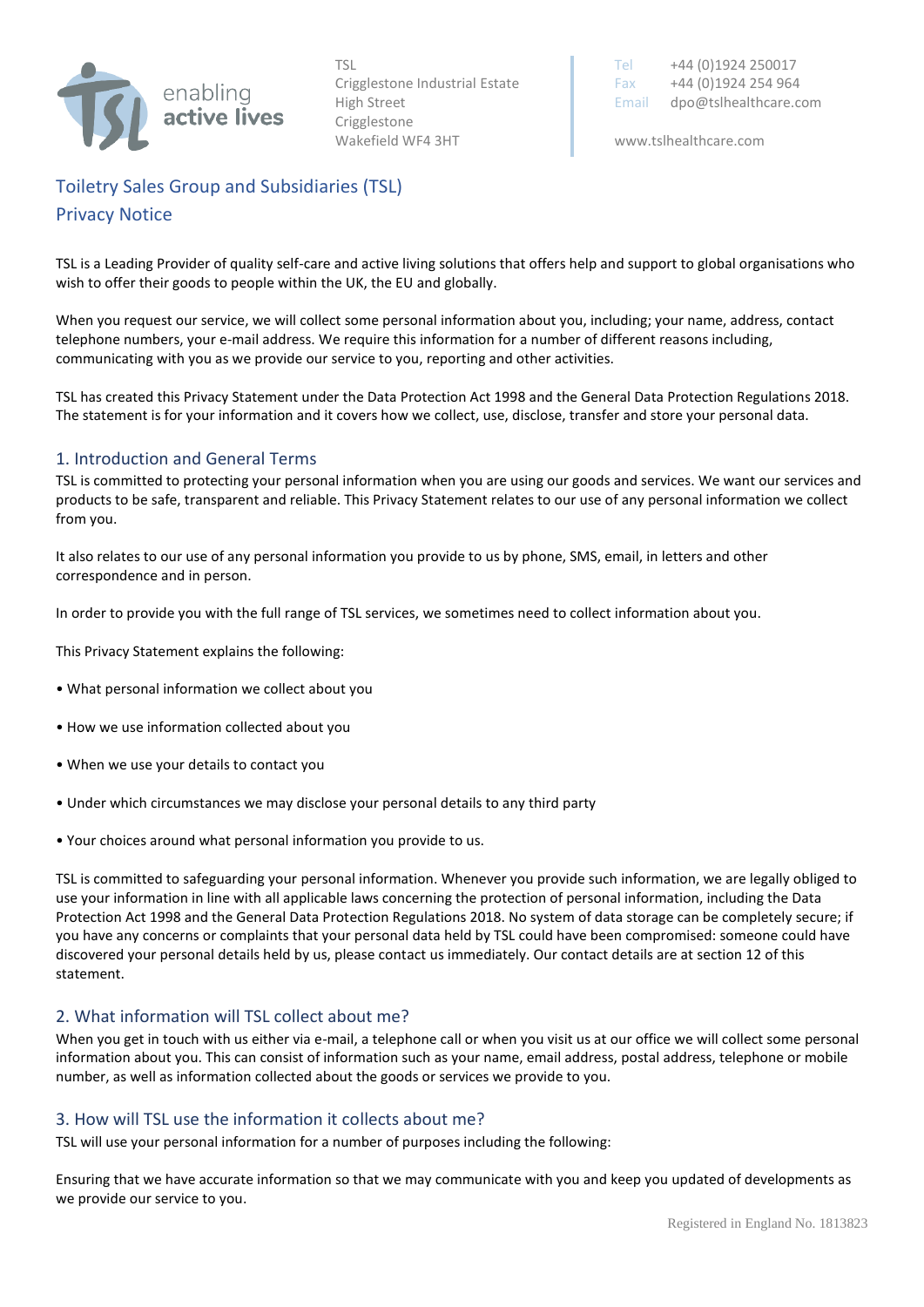

Crigglestone Wakefield WF4 3HT www.tslhealthcare.com

TSL Tel +44 (0)1924 250017 Crigglestone Industrial Estate Fax  $+44 (0)1924 254 964$ High Street **Email dpo@tslhealthcare.com** 

Ensuring that we have consent and that we hold accurate information so that we may contact you at a future date for the purposes of quality control, surveys or other research purposes and for fund raising and marketing activities.

Ensuring that we have accurate information for internal reporting, for example, reporting to our Directors, or reporting to other interested stakeholders.

### 4. When will TSL contact me?

TSL may contact you:

- In relation to any communication we receive from you or any other parties involved in the service we provide for you
- In relation to any financial questions or issues
- To invite you to participate in surveys about TSL service
- For reporting, research and marketing purposes

#### 5. Will I be contacted for marketing purposes?

TSL will only send you marketing emails or contact you where you have agreed to this by giving us your consent. From time to time we may also contact you to ask your views about the service TSL has provided to you.

If you want to stop all marketing messages from TSL you can contact us at any time and instruct us to stop. We will, of course, stop.

#### 6. Will TSL share my personal information with anyone else?

We will keep your information within TSL except where disclosure is required or permitted by law (for example to government bodies and law enforcement agencies), where sharing is required to fulfil the contract between us or where you have consented to us sharing your information with other parties involved in the service we provide to you.

Generally, we will use your information within TSL and will only share it outside TSL where you have requested it via a data portability request, or given your consent. TSL requires all third parties to comply strictly with its instructions and TSL requires that they do not use your personal information for their own business purposes and only use your information for reasons associated with the goods or services we provide for you.

#### 7. How long will TSL keep my information?

We will hold your personal information on our systems for as long as is necessary for the purpose of the supply or goods of services and for any legal requirements. It is anticipated that we will hold your personal information for a maximum period of 7 years.

#### 8. Can I delete my data?

You can always ask for your information to be deleted by TSL. However, please bear in mind that we are required to hold some data for a 7 years for legal reasons.

Deleting the data TSL holds about you will erase any personal data we have about you and it will mean any data we hold about how you after your request that we use in future; will be made anonymous.

#### 9. Can I find out what personal information TSL holds about me?

Under the Data Protection Act 1998 and the General Data Protection Regulations 2018 you have the right to request a copy of the personal data TSL holds about you and to have any inaccuracies corrected. (We require you to prove your identity with 2 pieces of approved identification). We have a legal duty to supply, correct or delete personal information about you on our files.